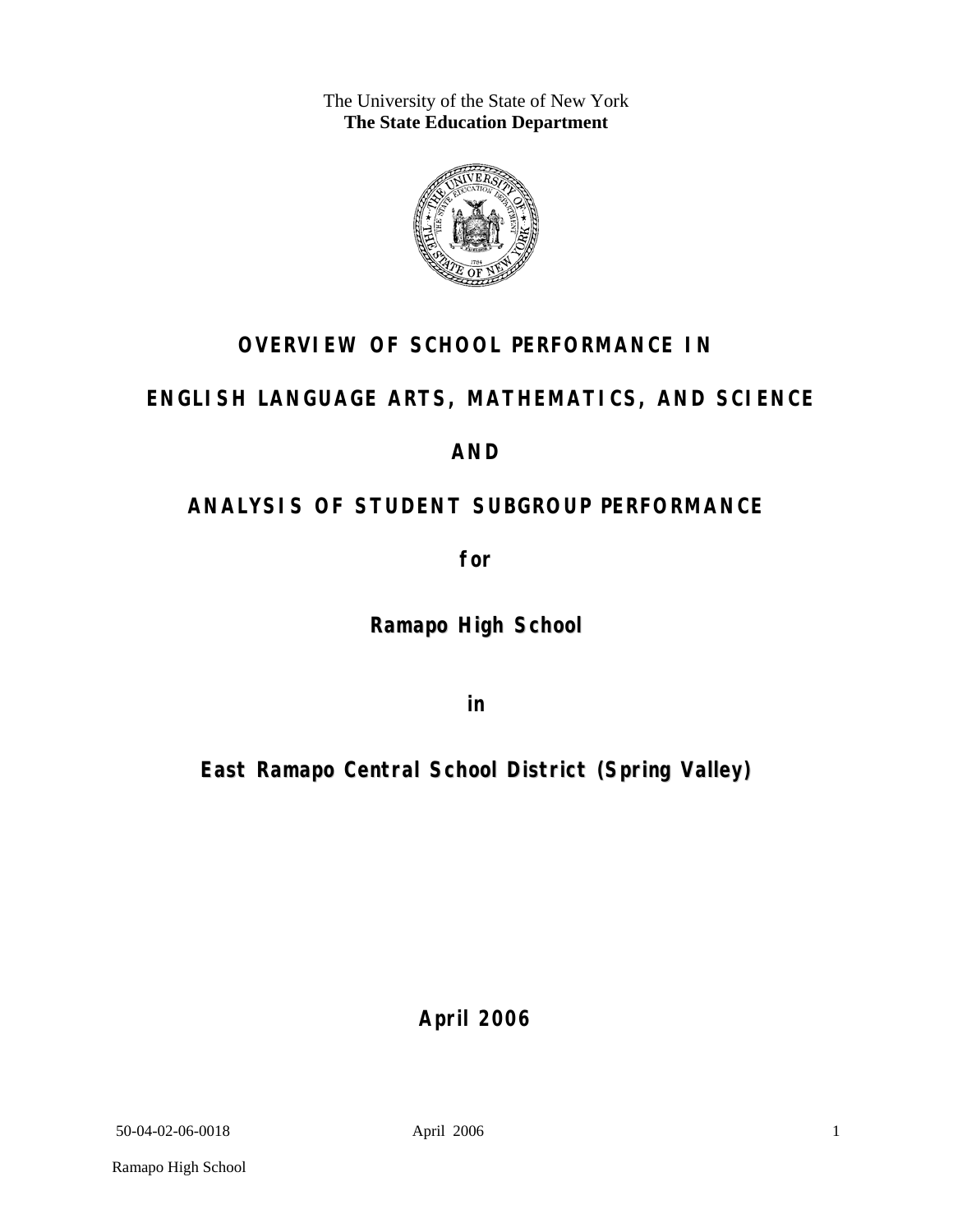#### **THE UNIVERSITY OF THE STATE OF NEW YORK**

#### **Regents of The University**

| Peru                  |
|-----------------------|
| <b>North Syracuse</b> |
| New York              |
|                       |
| Buffalo               |
| Hartsdale             |
| Albany                |
| <b>Bronx</b>          |
| <b>Binghamton</b>     |
| Rochester             |
| New York              |
| <b>Brooklyn</b>       |
| <b>Great Neck</b>     |

#### **President of The University and Commissioner of Education**

RICHARD P. MILLS

**Interim Deputy Commissioner for Elementary, Middle, Secondary and Continuing Education**  JEAN STEVENS

#### **Assistant Commissioner for Standards, Assessment and Reporting**  DAVID M. ABRAMS

#### **Coordinator, Information and Reporting Services**

MARTHA P. MUSSER

The State Education Department does not discriminate on the basis of age, color, religion, creed, disability, marital status, veteran status, national origin, race, gender, genetic predisposition or carrier status, or sexual orientation in its educational programs, services and activities. Portions of this publication can be made available in a variety of formats, including braille, large print or audio tape, upon request. Inquiries concerning this policy of nondiscrimination should be directed to the Department's Office for Diversity, Ethics, and Access, Room 530, Education Building, Albany, NY 12234. **Requests for additional copies of this publication may be made by contacting the Publications Sales Desk, Room 309, Education Building, Albany, NY 12234.** 

Please address all correspondence about this report that is not related to data corrections to:

*School Report Card Coordinator Information and Reporting Services Team New York State Education Department Room 863 EBA 89 Washington Avenue Albany, NY 12234*  E-mail: *RPTCARD@mail.nysed.gov*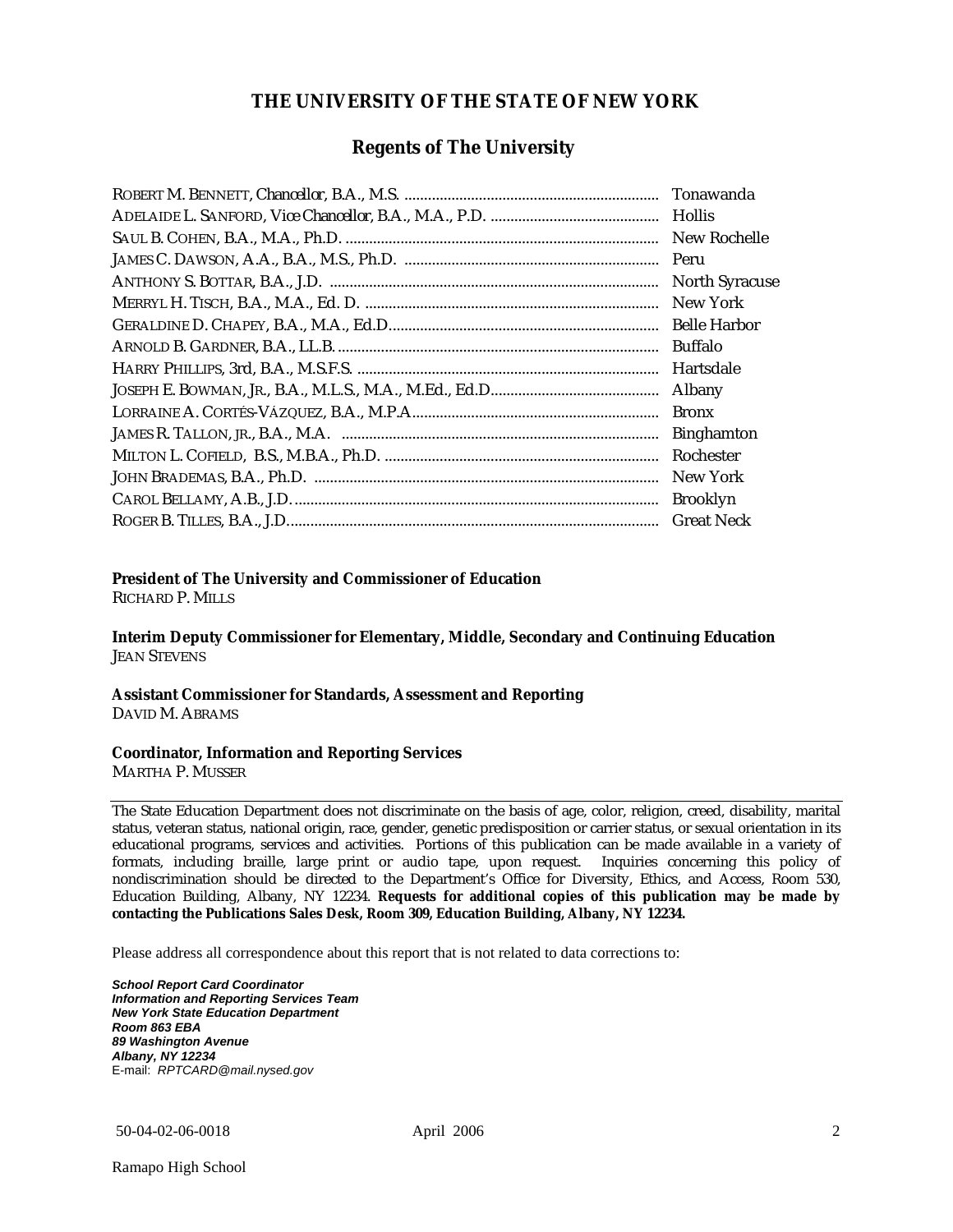The *New York State School Report Card* is an important part of the Board of Regents effort to raise learning standards for all students. It provides information to the public on student performance and other measures of school and district performance. Knowledge gained from the school report card on a school's strengths and weaknesses can be used to improve instruction and services to students.

The *New York State School Report Card* consists of three parts: the *Overview of School Performance in English Language Arts, Mathematics, and Science and Analysis of Student Subgroup Performance,* the *Comprehensive Information Report,* and the *Accountability Status Report*. The *Overview and Analysis* presents performance data on measures required by the federal No Child Left Behind Act: English, mathematics, science, and graduation rate. Performance data on other State assessments can be found in the *Comprehensive Information Report*. The *Accountability Status Report* provides information as to whether a school is making adequate progress toward enabling all students to achieve proficiency in English and mathematics.

State assessments are designed to help ensure that all students reach high learning standards. They show whether students are getting the foundation knowledge they need to succeed at the elementary, middle, and commencement levels and beyond. The State requires that students who are not making appropriate progress toward the standards receive academic intervention services.

In the *Overview*, performance on the elementary- and middle-level assessments in English language arts, mathematics, and science is reported in terms of mean scores and the percentage of students scoring at each of the four levels. These levels indicate performance on the standards from seriously deficient to advanced proficiency. Regents examination scores are reported in four score ranges. Scores of 65 to 100 are passing; scores of 55 to 64 earn credit toward a local diploma (with the approval of the local board of education). Though each elementary- and middle-level assessment is administered to students in a specific grade, secondary-level assessments are taken by students when they complete the coursework for the core curriculum. Therefore, the performance of students at the secondary level is measured for a student cohort rather than a group of students at a particular grade level. Students are grouped in cohorts according to the year in which they first entered grade 9.

The assessment data in the *Overview and Analysis* are for all tested students in the school, including general-education students and students with disabilities. In the *Overview*, each school's performance is compared with that of schools similar in grade level, district resources, and student needs as indicated by income and limited English proficiency (LEP) status. Each district's performance is compared with that of all public schools statewide. In the *Analysis*, performance is disaggregated by race/ethnicity, disability status, gender, LEP status, income level, and migrant status.

Explanations of terms referred to or symbols used in this part of the school report card may be found in the glossary on the last page. Further information on the school report card may be found in the guide, *Understanding Your School Report Card: April 2006*, available on the Information and Reporting Services Web site at www.emsc.nysed.gov/irts.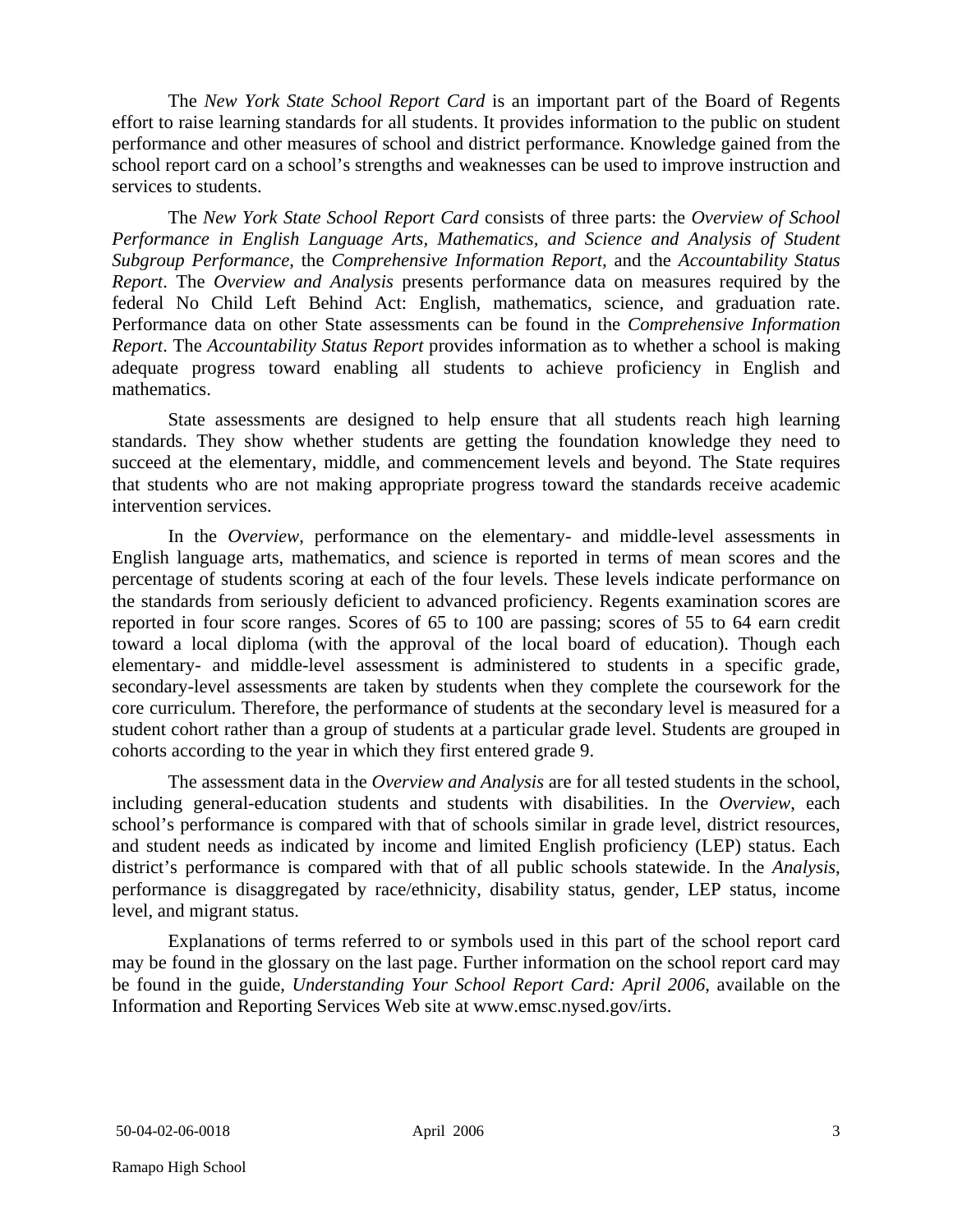# **Overview of School Performance in English Language Arts, Mathematics, and Science**

### **School Profile**

| Principal:<br>Jean Fields | (845) 577-6400<br>Phone: |                           |
|---------------------------|--------------------------|---------------------------|
| <b>Organization</b>       | Grade Range              | <b>Student Enrollment</b> |
| $2004 - 05$               | $9 - 12$                 | 1718                      |

| 2003–04 School District-wide Total Expenditure per Pupil | \$18,766 |
|----------------------------------------------------------|----------|
|----------------------------------------------------------|----------|

### **2004–05 Core Classes Taught by Highly Qualified Teachers\***

| <b>Total Number of</b><br><b>Core Classes</b> | <b>Percent Taught</b><br>by Highly<br>Qualified<br><b>Teachers</b> |
|-----------------------------------------------|--------------------------------------------------------------------|
| 558                                           | 93%                                                                |

\*To meet the federal definition of "highly qualified," public school teachers of core academic subjects must have at least a bachelor's degree and be State certified for and demonstrate subject matter competency in the core academic subject(s) they teach.

#### **2004–05 Teachers with No Valid Teaching Certificate\***

| <b>Total Number of</b><br><b>Teachers</b> | <b>Percent with No</b><br><b>Valid Teaching</b><br><b>Certificate</b> |
|-------------------------------------------|-----------------------------------------------------------------------|
| 147                                       | 3%                                                                    |
| $\mathbf{A}$<br>$\cdots$                  |                                                                       |

\*Includes teachers with a modified temporary license.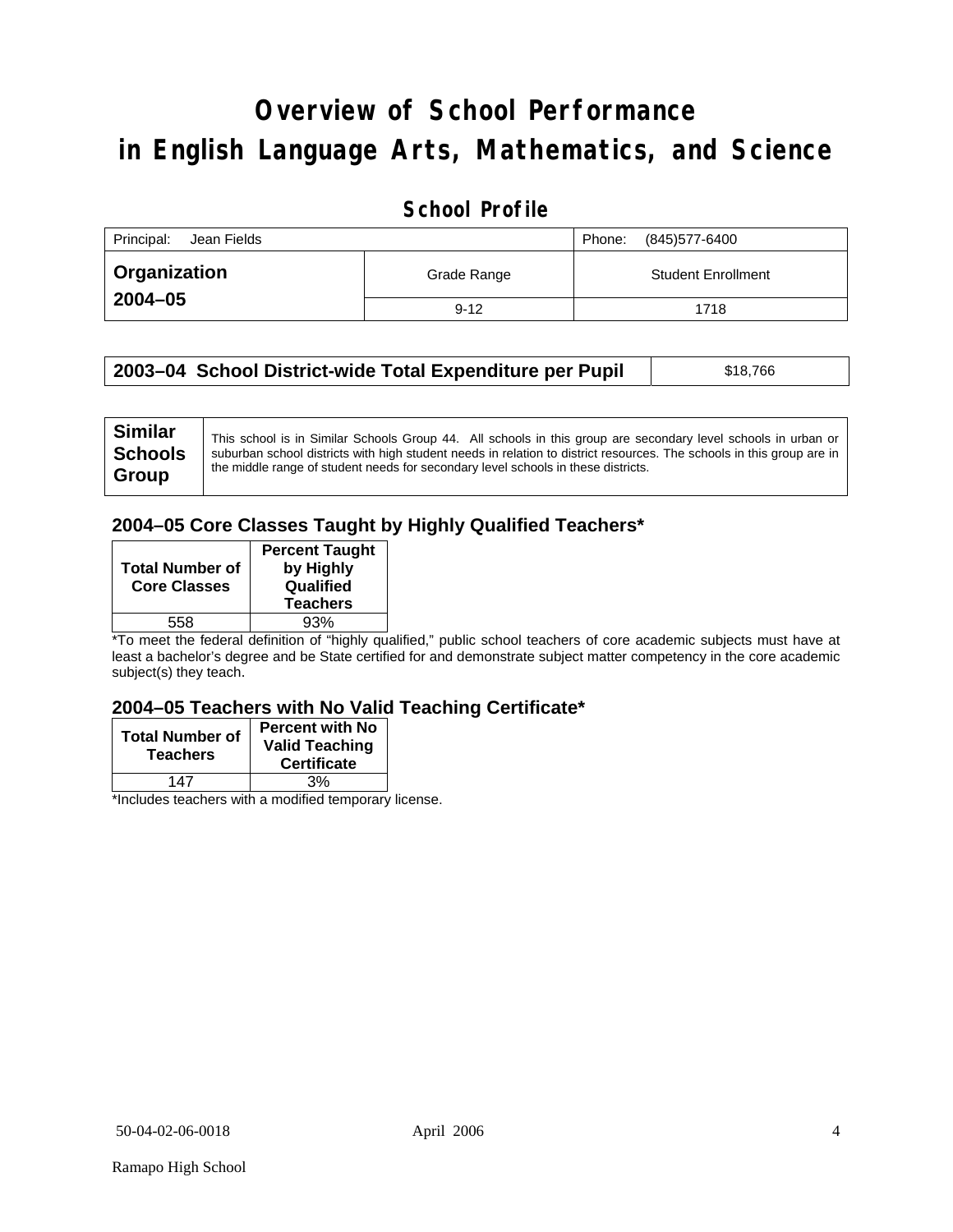### **High School English Achievement after Four Years of Instruction**

 The graphs and tables below present performance of the 1999, 2000, and 2001 school accountability cohort members, four years after entering grade 9, in meeting the graduation assessment requirement in English. In the graph, students passing approved alternatives to this examination are counted as scoring in the 65 to 84 range. RCT results are not included in the graph. The data in these tables and charts show the performance of the cohorts as of June 30<sup>th</sup> of the fourth year after first entering grade 9.



Percentages less than 0.51 will appear as zero because of rounding.

| English Graduation Requirement Achievement after Four Years of High School* |                                                                                                                                   |                  |                   |                   |                    |                           |  |  |  |
|-----------------------------------------------------------------------------|-----------------------------------------------------------------------------------------------------------------------------------|------------------|-------------------|-------------------|--------------------|---------------------------|--|--|--|
|                                                                             | <b>Cohort Members</b><br><b>Highest Score</b><br><b>Highest Score</b><br><b>Highest Score</b><br><b>Highest Score</b><br>Approved |                  |                   |                   |                    |                           |  |  |  |
|                                                                             | <b>All Students</b>                                                                                                               | Between 0 and 54 | Between 55 and 64 | Between 65 and 84 | Between 85 and 100 | <b>Alternative Credit</b> |  |  |  |
| 1999 Cohort                                                                 | 437                                                                                                                               | 33               | 44                | 155               | 136                |                           |  |  |  |
| 2000 Cohort                                                                 | 356                                                                                                                               | 20               | 26                | 174               | 107                |                           |  |  |  |
| 2001 Cohort                                                                 | 364                                                                                                                               |                  | 29                | 179               | 102                |                           |  |  |  |

\*Assessments used to determine counts in this table include the Regents examination in comprehensive English, the component retest in English, and approved alternatives.

| Performance of Students Who Took the Regents<br><b>Competency Tests in Reading and Writing to</b><br>Meet the Graduation Requirement* |   |  |  |  |  |  |  |
|---------------------------------------------------------------------------------------------------------------------------------------|---|--|--|--|--|--|--|
| <b>Failed RCT in Reading</b><br><b>Passed the RCTs</b><br>and/or Writing                                                              |   |  |  |  |  |  |  |
| 1999 Cohort                                                                                                                           | 5 |  |  |  |  |  |  |
| 2000 Cohort                                                                                                                           | 5 |  |  |  |  |  |  |
| 2001 Cohort                                                                                                                           |   |  |  |  |  |  |  |

\*Includes only students eligible for the safety net who did not score 55 or higher on the Regents examination or an approved alternative.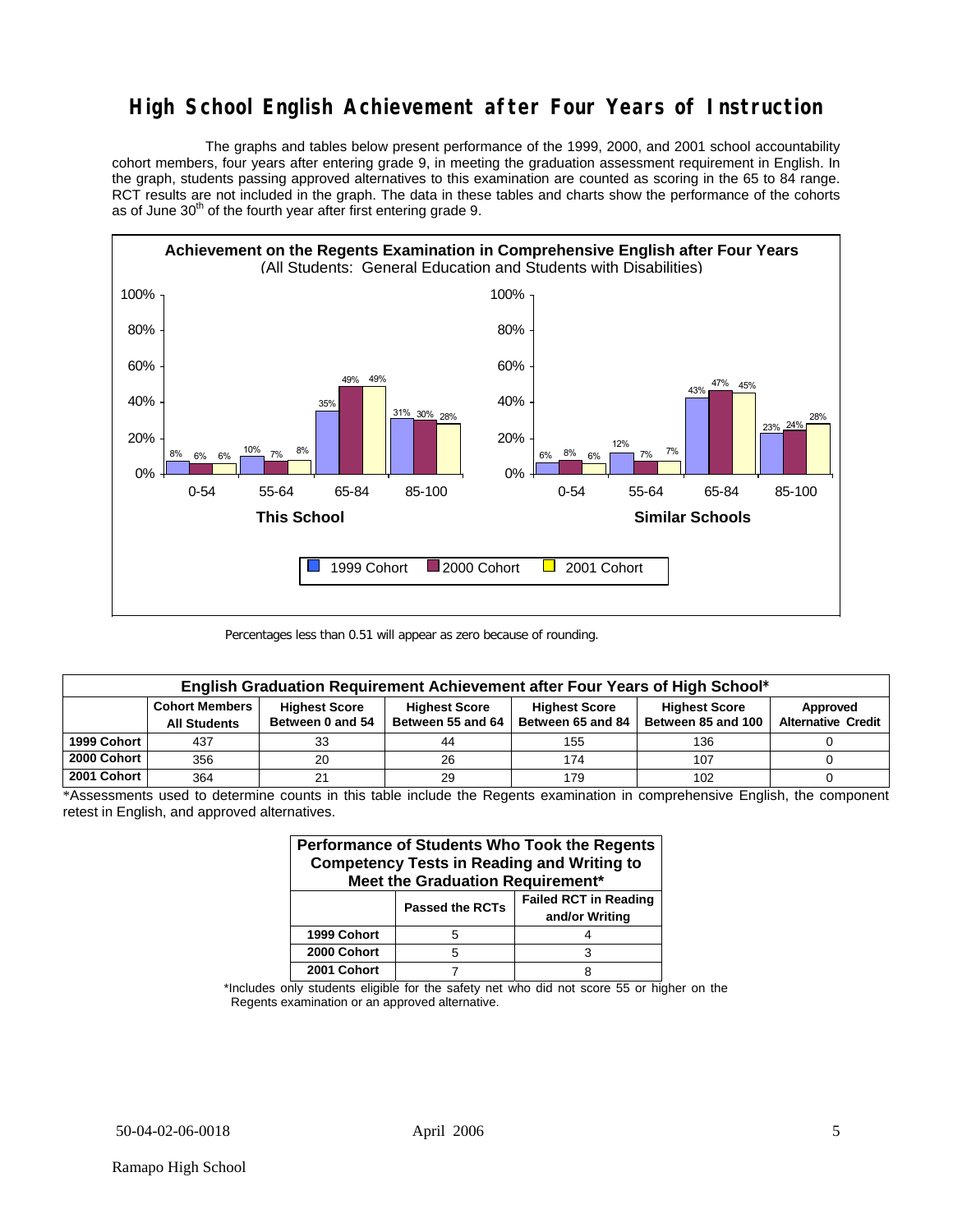### **High School Mathematics Achievement after Four Years of Instruction**

The graphs and tables below present performance of the 1999, 2000, and 2001 school accountability cohort members, four years after entering grade 9, in meeting the graduation assessment requirement in mathematics. In the graph, students passing approved alternatives to these examinations are counted as scoring in the 65 to 84 range. RCT results are not included in the graph. The data in these tables and charts show the performance of the cohorts as of June  $30<sup>th</sup>$  of the fourth year after first entering grade 9.



Percentages less than 0.51 will appear as zero because of rounding.

| Mathematics Graduation Requirement Achievement after Four Years of High School* |                                                                                                                                   |                  |                   |     |                                                         |  |  |  |  |
|---------------------------------------------------------------------------------|-----------------------------------------------------------------------------------------------------------------------------------|------------------|-------------------|-----|---------------------------------------------------------|--|--|--|--|
|                                                                                 | <b>Highest Score</b><br><b>Highest Score</b><br><b>Highest Score</b><br>Approved<br><b>Cohort Members</b><br><b>Highest Score</b> |                  |                   |     |                                                         |  |  |  |  |
|                                                                                 | <b>All Students</b>                                                                                                               | Between 0 and 54 | Between 55 and 64 |     | Between 65 and 84 Between 85 and 100 Alternative Credit |  |  |  |  |
| 1999 Cohort                                                                     | 437                                                                                                                               | 62               | 51                | 160 | 106                                                     |  |  |  |  |
| 2000 Cohort                                                                     | 356                                                                                                                               | 42               | 61                | 149 | 79                                                      |  |  |  |  |
| 2001 Cohort                                                                     | 364                                                                                                                               | 33               | 32                | 226 | 44                                                      |  |  |  |  |

<sup>\*</sup>Assessments used to determine counts in this table include a Regents examination in mathematics, the component retest in mathematics and approved alternatives.

| Performance of Students Who Took the Regents<br><b>Competency Test in Mathematics to Meet the</b><br><b>Graduation Requirement*</b> |    |  |  |  |  |  |  |
|-------------------------------------------------------------------------------------------------------------------------------------|----|--|--|--|--|--|--|
| <b>Failed at Least</b><br><b>Passed the RCT</b><br><b>One RCT</b>                                                                   |    |  |  |  |  |  |  |
| 1999 Cohort                                                                                                                         | 17 |  |  |  |  |  |  |
| 2000 Cohort                                                                                                                         | я  |  |  |  |  |  |  |
| 2001 Cohort                                                                                                                         | つつ |  |  |  |  |  |  |

\*Includes only students eligible for the safety net who did not score 55 or higher on the Regents examination or an approved alternative.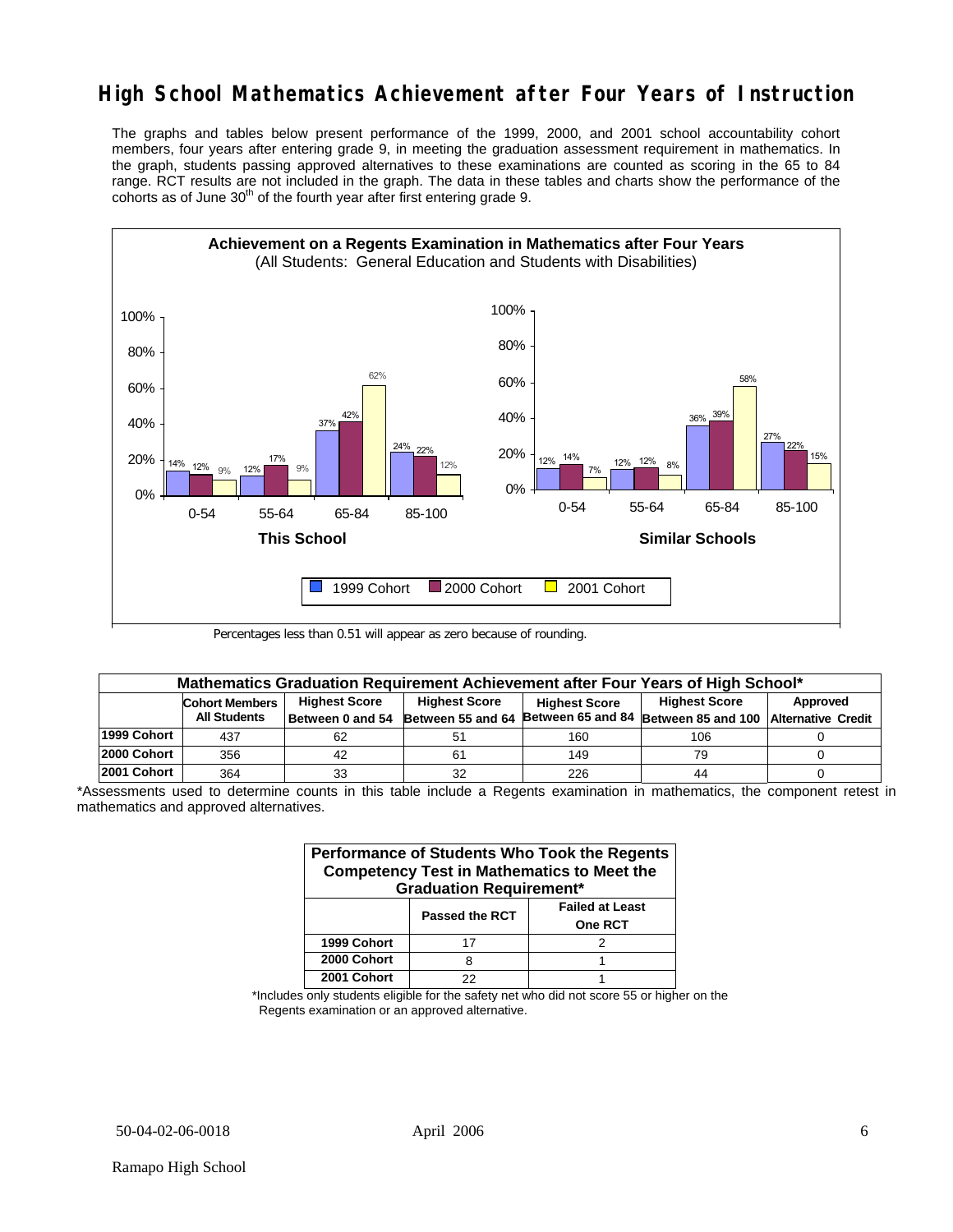### **Cohort Graduation Rates**

 Students were counted as graduates if they earned a local diploma with or without a Regents endorsement by August 31<sup>st</sup> of the fourth year after first entering grade 9. The graduation-rate cohort includes students who transferred to general education development (GED) programs. These students were not counted in the 1998, 1999, and 2000 school accountability cohorts for English and mathematics.



Percentages less than 0.51 will appear as zero because of rounding.

| <b>Cohort Graduation Rates</b> |                                                                    |    |                                                                    |                            |  |  |  |
|--------------------------------|--------------------------------------------------------------------|----|--------------------------------------------------------------------|----------------------------|--|--|--|
|                                | <b>Cohort</b><br><b>Transfers to GED</b><br>Members*<br>(b)<br>(a) |    | <b>Graduation Rate</b><br><b>Cohort</b><br><b>Members</b><br>(a+b) | <b>Number</b><br>Graduated |  |  |  |
| 1998 Cohort                    | 353                                                                |    | 359                                                                | 260                        |  |  |  |
| 1999 Cohort                    | 424                                                                |    | 441                                                                | 314                        |  |  |  |
| 2000 Cohort                    | 361                                                                | 20 | 381                                                                | 305                        |  |  |  |

\*Count as of August  $31<sup>st</sup>$  of the fourth year after first entering grade 9.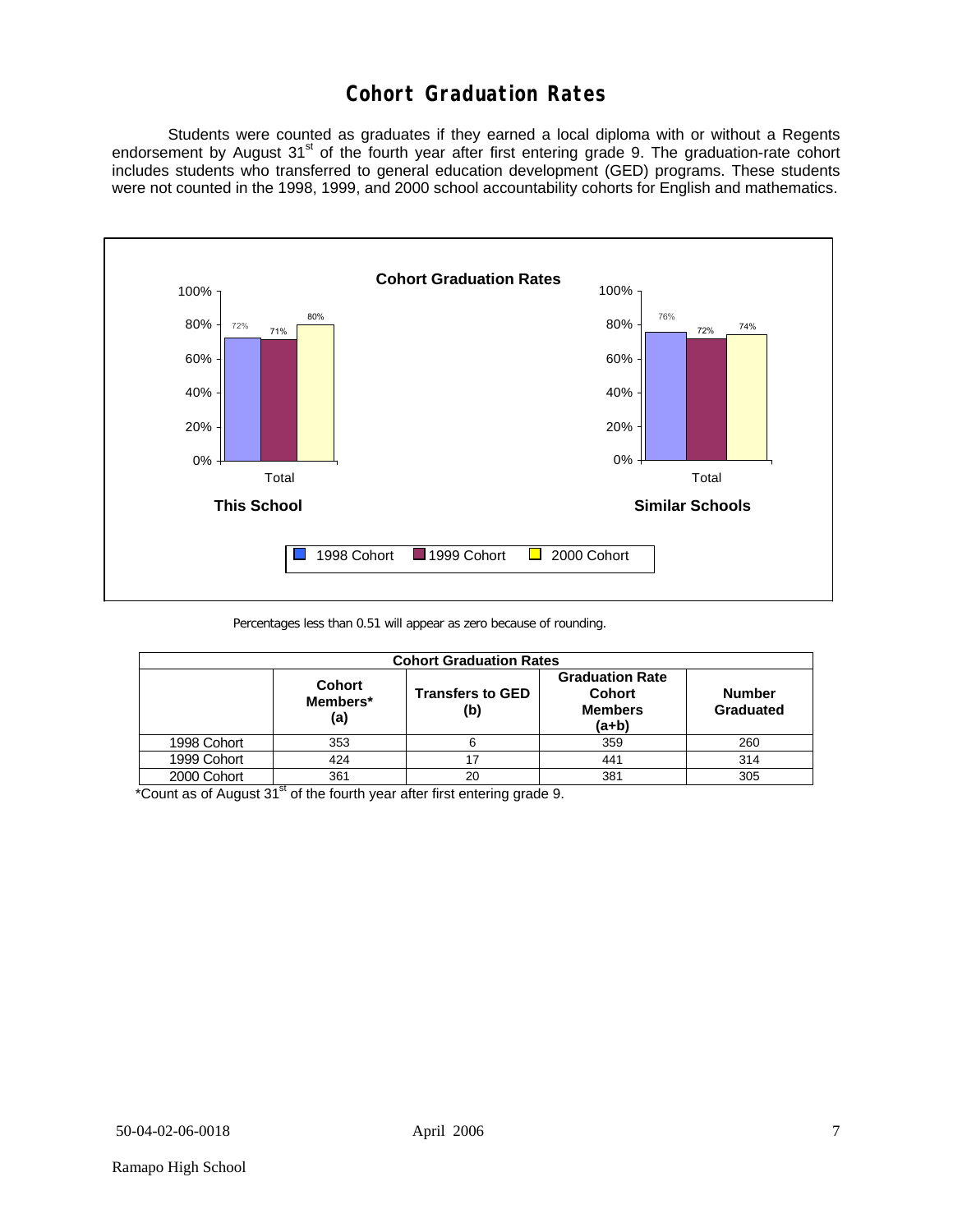# **Analysis of Student Subgroup Performance**

Historically, on State assessments the average performance of Black, Hispanic, and Native American students has been lower than that of White and Asian students. Similarly, students from lowincome families have not performed as well as those from higher income families. A high priority of the Board of Regents is to eliminate these gaps in student performance. In addition, Title I of the federal Elementary and Secondary Education Act includes explicit requirements "to ensure that students served by Title I are given the same opportunity to achieve to high standards and are held to the same high expectations as all students in each State."

This section of the school report card provides performance data for two years by racial/ethnic group, disability status, gender, English proficiency status, income level, and migrant status. The purpose of the student subgroup analyses is to determine if students who perform below the standards in any school tend to fall into particular groups, such as minority students, limited English proficient students, or economically disadvantaged students. If these analyses provide evidence that students in one of the groups achieve at a lower level than other students, the school and community should examine the reasons for this lower performance and make necessary changes in curriculum, instruction, and student support services to remedy these performance gaps. If your school did not report data for the 2004–05 school year for a subject and grade, a table showing data for subgroups in that subject and grade will not be included in the *Analysis*.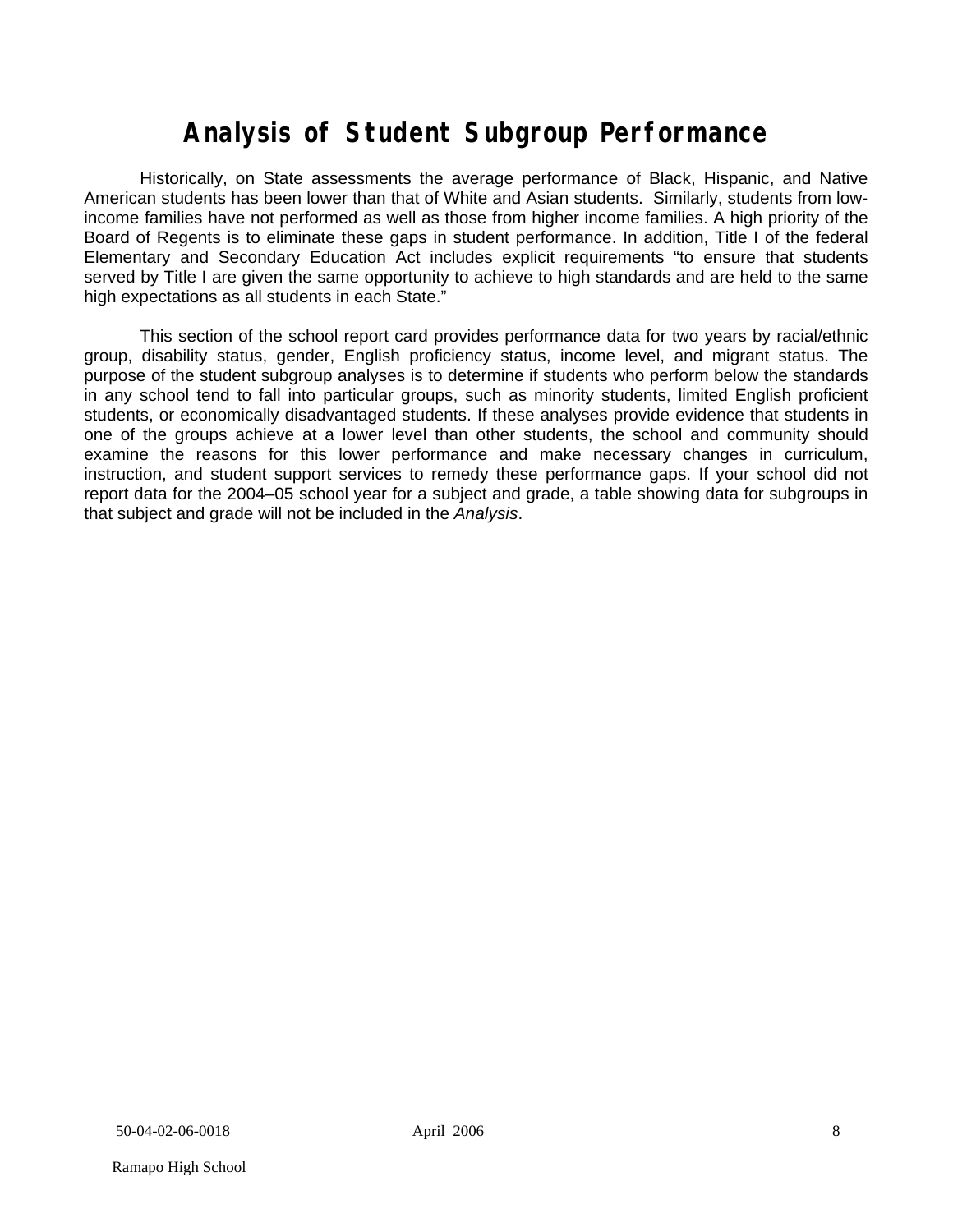### **2000 and 2001 High School Cohorts**

General-education students who first entered ninth grade in 2000 or 2001 must score 55 or higher on Regents English and mathematics examinations to graduate. During the phase-in of the Regents examination graduation requirements, all students (with district board of education approval) may qualify for a local diploma by earning a score of 55–64 on the required Regents examinations; a score of 65 or higher is required for a Regents diploma. Students with disabilities and certain students with a Section 504 Accommodation Plan may qualify for a local diploma by passing Regents competency tests. The data in these tables show the performance of the cohorts as of June  $30<sup>th</sup>$  of the fourth year after first entering grade 9.

#### **Performance on the English Assessment Requirement for Graduation**

|                                              | 2000 Cohort     |                            |               |                   | 2001 Cohort               |                |                         |              |                   |                          |
|----------------------------------------------|-----------------|----------------------------|---------------|-------------------|---------------------------|----------------|-------------------------|--------------|-------------------|--------------------------|
|                                              |                 | <b>Count of Students</b>   |               | <b>Percent</b>    | <b>Count of Students</b>  |                |                         |              | <b>Percent</b>    |                          |
|                                              |                 | by Score<br><b>Meeting</b> |               | <b>Students</b>   | by Score                  |                | <b>Meeting</b>          |              |                   |                          |
| <b>Student Subgroup</b>                      | <b>Students</b> | <b>Regents</b>             | Pass-         | Gradu-            | in                        | <b>Regents</b> |                         | Pass-        | Gradua-           |                          |
|                                              | in Cohort       | $55 -$<br>64               | $65 -$<br>100 | ed<br><b>RCTs</b> | ation<br>Require-<br>ment | <b>Cohort</b>  | $55 -$<br>64            | $65-$<br>100 | ed<br><b>RCTs</b> | tion<br>Require-<br>ment |
| <b>Results by Race/Ethnicity</b>             |                 |                            |               |                   |                           |                |                         |              |                   |                          |
| American Indian/Alaskan Native               | $\overline{2}$  | s                          | s             | s                 | s                         | $\Omega$       | $\mathbf 0$             | $\mathbf 0$  | 0                 | 0%                       |
| <b>Black</b>                                 | 208             | 19                         | 154           | 3                 | 85%                       | 219            | 22                      | 159          | 6                 | 85%                      |
| Hispanic                                     | 36              | s                          | $\mathbf s$   | s                 | s                         | 36             | 6                       | 23           | 0                 | 81%                      |
| Asian or Pacific Islander                    | 44              | $\overline{4}$             | 39            | $\overline{0}$    | 98%                       | 49             | $\mathbf{1}$            | 44           | 0                 | 92%                      |
| White                                        | 66              | $\overline{2}$             | 58            | $\overline{2}$    | 94%                       | 60             | 0                       | 55           | 1                 | 93%                      |
| Total                                        | 356             | 26                         | 281           | $\overline{5}$    | 88%                       | 364            | 29                      | 281          | $\overline{7}$    | 87%                      |
| Small Group Totals (s)                       | 38              | 1                          | 30            | $\overline{0}$    | 82%                       | $\Omega$       | $\Omega$                | $\Omega$     | 0                 | 0%                       |
| <b>Results by Disability Status</b>          |                 |                            |               |                   |                           |                |                         |              |                   |                          |
| General-education students                   | 332             | 21                         | 278           | 0                 | 90%                       | 315            | 23                      | 261          | 0                 | 90%                      |
| Students with disabilities                   | 24              | 5                          | 3             | 5                 | 54%                       | 49             | 6                       | 20           | $\overline{7}$    | 67%                      |
| Total                                        | 356             | 26                         | 281           | 5                 | 88%                       | 364            | 29                      | 281          | $\overline{7}$    | 87%                      |
| <b>Results by Gender</b>                     |                 |                            |               |                   |                           |                |                         |              |                   |                          |
| Female                                       | 183             | 12                         | 151           | $\overline{2}$    | 90%                       | 171            | $\overline{\mathbf{4}}$ | 149          | $\overline{2}$    | 91%                      |
| Male                                         | 173             | 14                         | 130           | 3                 | 85%                       | 193            | 25                      | 132          | 5                 | 84%                      |
| Total                                        | 356             | 26                         | 281           | 5                 | 88%                       | 364            | 29                      | 281          | $\overline{7}$    | 87%                      |
| <b>Results by English Proficiency Status</b> |                 |                            |               |                   |                           |                |                         |              |                   |                          |
| English proficient                           | 319             | 20                         | 265           | 5                 | 91%                       | 327            | 24                      | 263          | 7                 | 90%                      |
| Limited English proficient                   | 37              | 6                          | 16            | 0                 | 59%                       | 37             | 5                       | 18           | 0                 | 62%                      |
| Total                                        | 356             | 26                         | 281           | 5                 | 88%                       | 364            | 29                      | 281          | $\overline{7}$    | 87%                      |
| <b>Results by Income Level</b>               |                 |                            |               |                   |                           |                |                         |              |                   |                          |
| Economically disadvantaged                   | 102             | 13                         | 65            | $\overline{2}$    | 78%                       | 139            | 15                      | 97           | 3                 | 83%                      |
| Not disadvantaged                            | 254             | 13                         | 216           | 3                 | 91%                       | 225            | 14                      | 184          | 4                 | 90%                      |
| Total                                        | 356             | 26                         | 281           | 5                 | 88%                       | 364            | 29                      | 281          | $\overline{7}$    | 87%                      |
| <b>Results by Migrant Status</b>             |                 |                            |               |                   |                           |                |                         |              |                   |                          |
| Migrant family                               | 0               | $\mathbf 0$                | $\mathbf 0$   | 0                 | 0%                        | $\Omega$       | 0                       | $\mathbf 0$  | 0                 | 0%                       |
| Not migrant family                           | 356             | 26                         | 281           | 5                 | 88%                       | 364            | 29                      | 281          | 7                 | 87%                      |
| Total                                        | 356             | 26                         | 281           | 5                 | 88%                       | 364            | 29                      | 281          | $\overline{7}$    | 87%                      |

#### **after Four Years of High School**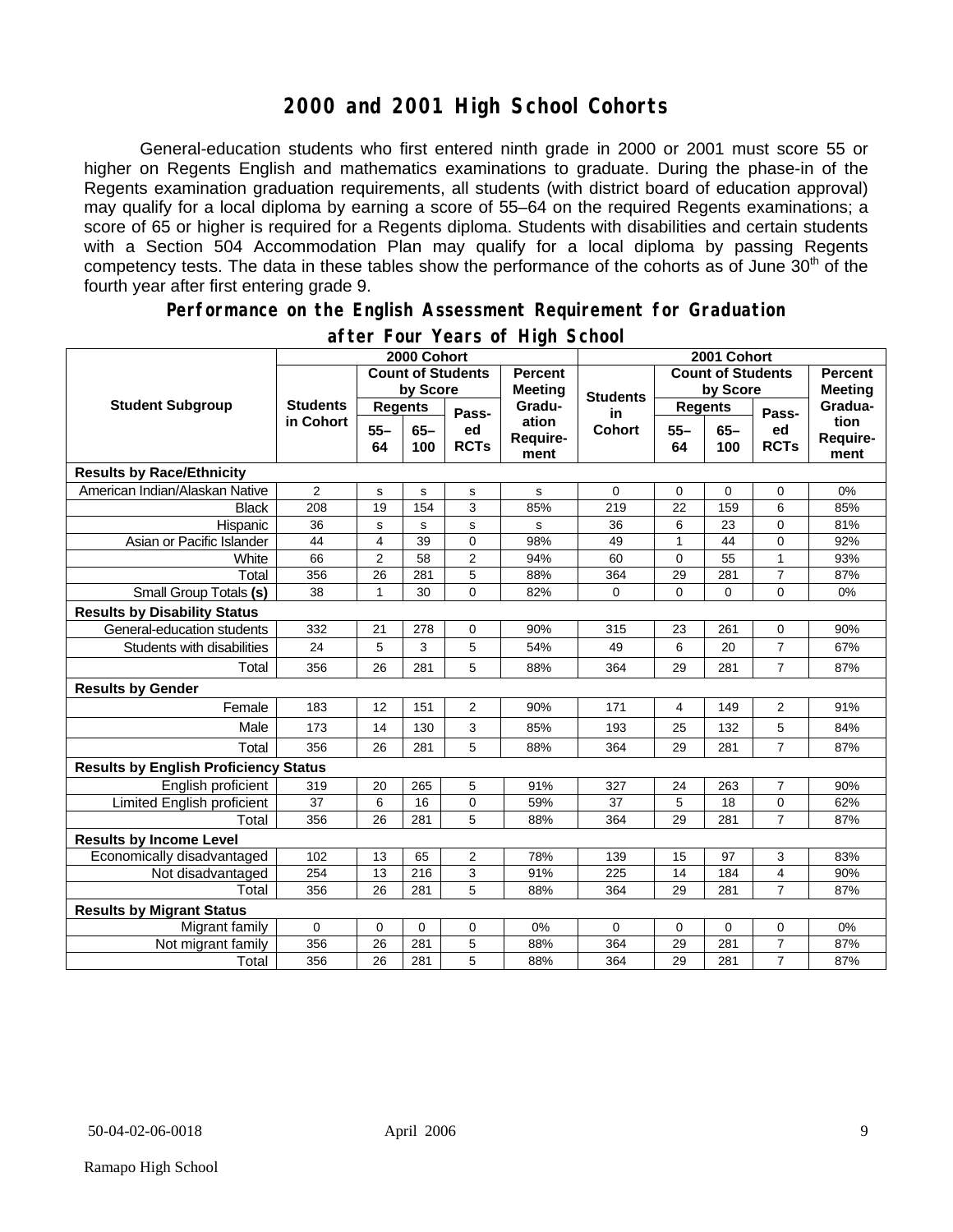#### **Performance on the Mathematics Assessment Requirement for Graduation after Four Years of High School**

|                                              | $\frac{1}{2}$ . $\frac{1}{2}$ . $\frac{1}{2}$ . $\frac{1}{2}$ . $\frac{1}{2}$ . $\frac{1}{2}$ . $\frac{1}{2}$ . $\frac{1}{2}$ . $\frac{1}{2}$<br>2000 Cohort |                                            |             |                |                          | 2001 Cohort                            |                |                |                |          |
|----------------------------------------------|--------------------------------------------------------------------------------------------------------------------------------------------------------------|--------------------------------------------|-------------|----------------|--------------------------|----------------------------------------|----------------|----------------|----------------|----------|
| <b>Student Subgroup</b>                      |                                                                                                                                                              | <b>Count of Students</b><br><b>Percent</b> |             |                | <b>Count of Students</b> |                                        |                | <b>Percent</b> |                |          |
|                                              | <b>Students</b><br>in<br><b>Cohort</b>                                                                                                                       | by Score                                   |             |                | <b>Meeting</b>           |                                        | by Score       |                | <b>Meeting</b> |          |
|                                              |                                                                                                                                                              | <b>Regents</b>                             |             | Pass-          | Gradu-<br>ation          | <b>Students</b><br>in<br><b>Cohort</b> | <b>Regents</b> |                | Pass-          | Gradua-  |
|                                              |                                                                                                                                                              | $55 -$<br>$65 -$                           | ed          | $55 -$         |                          |                                        | $65-$          | ed             | tion           |          |
|                                              |                                                                                                                                                              | 64                                         | 100         | <b>RCTs</b>    | Require-                 |                                        | 64             | 100            | <b>RCTs</b>    | Require- |
|                                              |                                                                                                                                                              |                                            |             |                | ment                     |                                        |                |                |                | ment     |
| <b>Results by Race/Ethnicity</b>             |                                                                                                                                                              |                                            |             |                |                          |                                        |                |                |                |          |
| American Indian/Alaskan Native               | $\overline{2}$                                                                                                                                               | s                                          | s           | $\mathbf s$    | s                        | $\Omega$                               | $\Omega$       | $\Omega$       | $\Omega$       | 0%       |
| <b>Black</b>                                 | 208                                                                                                                                                          | 41                                         | 115         | $\overline{7}$ | 78%                      | 219                                    | 25             | 146            | 20             | 87%      |
| Hispanic                                     | 36                                                                                                                                                           | s                                          | s           | s              | s                        | 36                                     | 5              | 22             | $\mathbf{1}$   | 78%      |
| Asian or Pacific Islander                    | 44                                                                                                                                                           | $\overline{4}$                             | 35          | 0              | 89%                      | 49                                     | 0              | 45             | $\mathbf{1}$   | 94%      |
| White                                        | 66                                                                                                                                                           | $\overline{7}$                             | 54          | $\mathbf{1}$   | 94%                      | 60                                     | $\overline{2}$ | 57             | 0              | 98%      |
| Total                                        | 356                                                                                                                                                          | 61                                         | 228         | 8              | 83%                      | 364                                    | 32             | 270            | 22             | 89%      |
| <b>Small Group Totals (s)</b>                | 38                                                                                                                                                           | 9                                          | 24          | 0              | 87%                      | 0                                      | 0              | $\mathbf 0$    | 0              | 0%       |
| <b>Results by Disability Status</b>          |                                                                                                                                                              |                                            |             |                |                          |                                        |                |                |                |          |
| General-education students                   | 332                                                                                                                                                          | 57                                         | 225         | 0              | 85%                      | 315                                    | 27             | 255            | 2              | 90%      |
| Students with disabilities                   | 24                                                                                                                                                           | 4                                          | 3           | 8              | 63%                      | 49                                     | 5              | 15             | 20             | 82%      |
| Total                                        | 356                                                                                                                                                          | 61                                         | 228         | 8              | 83%                      | 364                                    | 32             | 270            | 22             | 89%      |
| <b>Results by Gender</b>                     |                                                                                                                                                              |                                            |             |                |                          |                                        |                |                |                |          |
| Female                                       | 183                                                                                                                                                          | 31                                         | 117         | $\overline{2}$ | 82%                      | 171                                    | 14             | 139            | 6              | 93%      |
| Male                                         | 173                                                                                                                                                          | 30                                         | 111         | 6              | 85%                      | 193                                    | 18             | 131            | 16             | 85%      |
| Total                                        | 356                                                                                                                                                          | 61                                         | 228         | 8              | 83%                      | 364                                    | 32             | 270            | 22             | 89%      |
| <b>Results by English Proficiency Status</b> |                                                                                                                                                              |                                            |             |                |                          |                                        |                |                |                |          |
| English proficient                           | 319                                                                                                                                                          | 55                                         | 210         | 8              | 86%                      | 327                                    | 29             | 246            | 22             | 91%      |
| Limited English proficient                   | 37                                                                                                                                                           | 6                                          | 18          | 0              | 65%                      | 37                                     | 3              | 24             | 0              | 73%      |
| Total                                        | 356                                                                                                                                                          | 61                                         | 228         | 8              | 83%                      | 364                                    | 32             | 270            | 22             | 89%      |
| <b>Results by Income Level</b>               |                                                                                                                                                              |                                            |             |                |                          |                                        |                |                |                |          |
| Economically disadvantaged                   | 102                                                                                                                                                          | 28                                         | 49          | 3              | 78%                      | 139                                    | 18             | 93             | 11             | 88%      |
| Not disadvantaged                            | 254                                                                                                                                                          | 33                                         | 179         | 5              | 85%                      | 225                                    | 14             | 177            | 11             | 90%      |
| Total                                        | 356                                                                                                                                                          | 61                                         | 228         | 8              | 83%                      | 364                                    | 32             | 270            | 22             | 89%      |
| <b>Results by Migrant Status</b>             |                                                                                                                                                              |                                            |             |                |                          |                                        |                |                |                |          |
| Migrant family                               | 0                                                                                                                                                            | $\mathbf 0$                                | $\mathbf 0$ | 0              | 0%                       | 0                                      | $\mathbf 0$    | $\mathbf 0$    | 0              | 0%       |
| Not migrant family                           | 356                                                                                                                                                          | 61                                         | 228         | 8              | 83%                      | 364                                    | 32             | 270            | 22             | 89%      |
| Total                                        | 356                                                                                                                                                          | 61                                         | 228         | 8              | 83%                      | 364                                    | 32             | 270            | 22             | 89%      |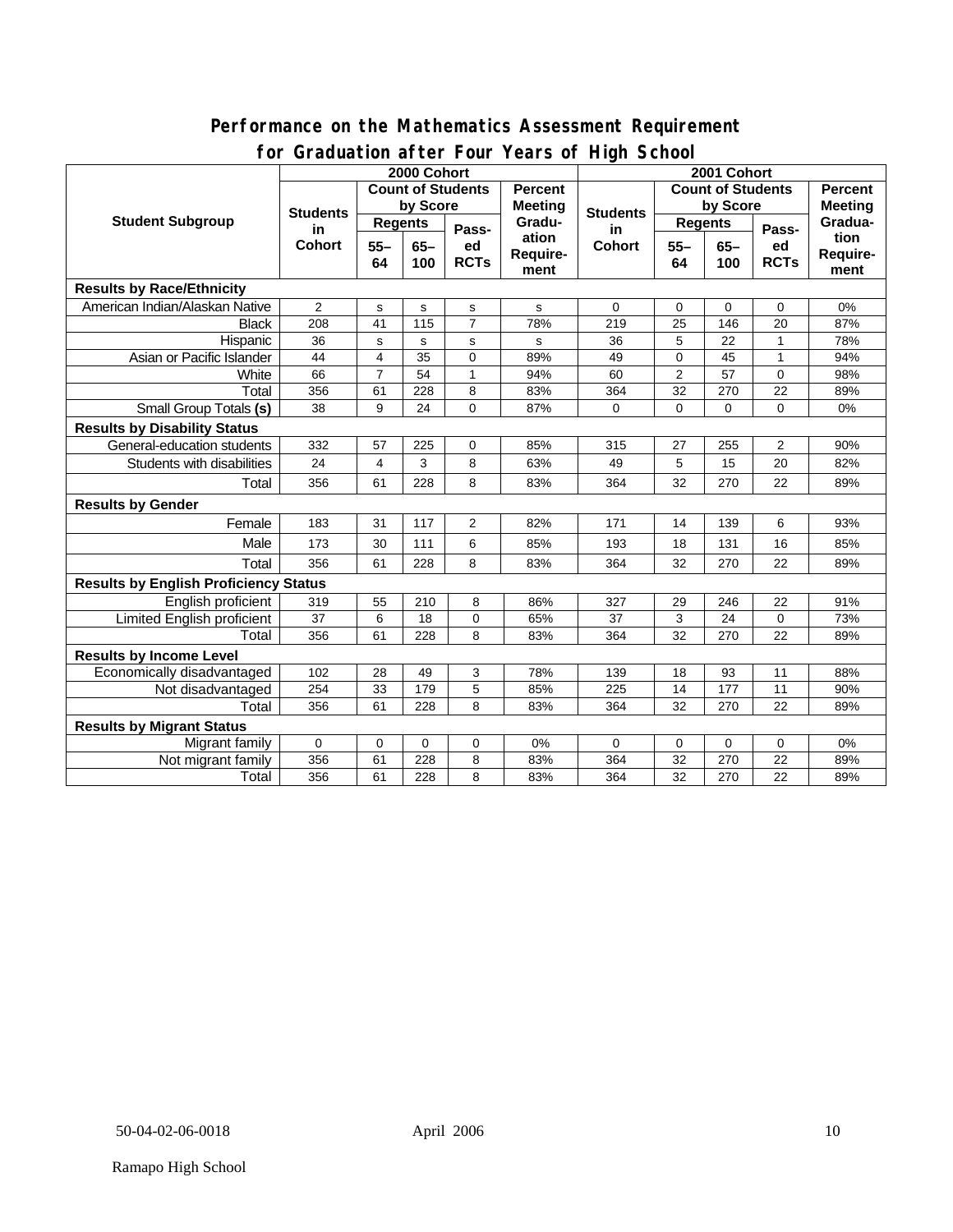### **Cohort Graduation Rates**

Students were counted as graduates if they earned a local diploma with or without a Regents endorsement by August 31<sup>st</sup> of the fourth year after first entering grade 9. The graduation-rate cohort includes students who transferred to general education development (GED) programs. These students were not counted in the district accountability cohort for English and mathematics.

|                                              | <b>August 31, 2003</b>           | 1999 Cohort as of  | 2000 Cohort as of<br><b>August 31, 2004</b> |                           |  |  |  |  |  |  |
|----------------------------------------------|----------------------------------|--------------------|---------------------------------------------|---------------------------|--|--|--|--|--|--|
| <b>Student Subgroup</b>                      | Graduation<br><b>Rate Cohort</b> | Graduation<br>Rate | Graduation<br><b>Rate Cohort</b>            | <b>Graduation</b><br>Rate |  |  |  |  |  |  |
| <b>Results by Race/Ethnicity</b>             |                                  |                    |                                             |                           |  |  |  |  |  |  |
| American Indian/Alaskan Native               | $\Omega$                         | 0%                 | $\overline{2}$                              | s                         |  |  |  |  |  |  |
| <b>Black</b>                                 | 247                              | 62%                | 224                                         | 78%                       |  |  |  |  |  |  |
| Hispanic                                     | 39                               | 69%                | 38                                          | s                         |  |  |  |  |  |  |
| Asian or Pacific Islander                    | 62                               | 89%                | 45                                          | 84%                       |  |  |  |  |  |  |
| White                                        | 93                               | 86%                | 72                                          | 85%                       |  |  |  |  |  |  |
| Total                                        | 441                              | 71%                | 381                                         | 80%                       |  |  |  |  |  |  |
| Small Group Totals (s)                       | $\Omega$                         | 0%                 | 40                                          | 78%                       |  |  |  |  |  |  |
| <b>Results by Disability Status</b>          |                                  |                    |                                             |                           |  |  |  |  |  |  |
| General-education students                   | 409                              | 72%                | 359                                         | 82%                       |  |  |  |  |  |  |
| Students with disabilities                   | 32                               | 56%                | 22                                          | 41%                       |  |  |  |  |  |  |
| Total                                        | 441                              | 71%                | 381                                         | 80%                       |  |  |  |  |  |  |
| <b>Results by Gender</b>                     |                                  |                    |                                             |                           |  |  |  |  |  |  |
| Female                                       | 199                              | 79%                | 195                                         | 82%                       |  |  |  |  |  |  |
| Male                                         | 242                              | 65%                | 186                                         | 78%                       |  |  |  |  |  |  |
| Total                                        | 441                              | 71%                | 381                                         | 80%                       |  |  |  |  |  |  |
| <b>Results by English Proficiency Status</b> |                                  |                    |                                             |                           |  |  |  |  |  |  |
| English proficient                           | 376                              | 77%                | 331                                         | 85%                       |  |  |  |  |  |  |
| Limited English proficient                   | 65                               | 37%                | 50                                          | 46%                       |  |  |  |  |  |  |
| Total                                        | 441                              | 71%                | 381                                         | 80%                       |  |  |  |  |  |  |
| <b>Results by Income Level</b>               |                                  |                    |                                             |                           |  |  |  |  |  |  |
| Economically disadvantaged                   | 111                              | 66%                | 94                                          | 81%                       |  |  |  |  |  |  |
| Not disadvantaged                            | 330                              | 73%                | 287                                         | 80%                       |  |  |  |  |  |  |
| Total                                        | 441                              | 71%                | 381                                         | 80%                       |  |  |  |  |  |  |
| <b>Results by Migrant Status</b>             |                                  |                    |                                             |                           |  |  |  |  |  |  |
| Migrant family                               | $\mathbf 0$                      | 0%                 | $\mathbf 0$                                 | 0%                        |  |  |  |  |  |  |
| Not migrant family                           | 441                              | 71%                | 381                                         | 80%                       |  |  |  |  |  |  |
| Total                                        | 441                              | 71%                | 381                                         | 80%                       |  |  |  |  |  |  |